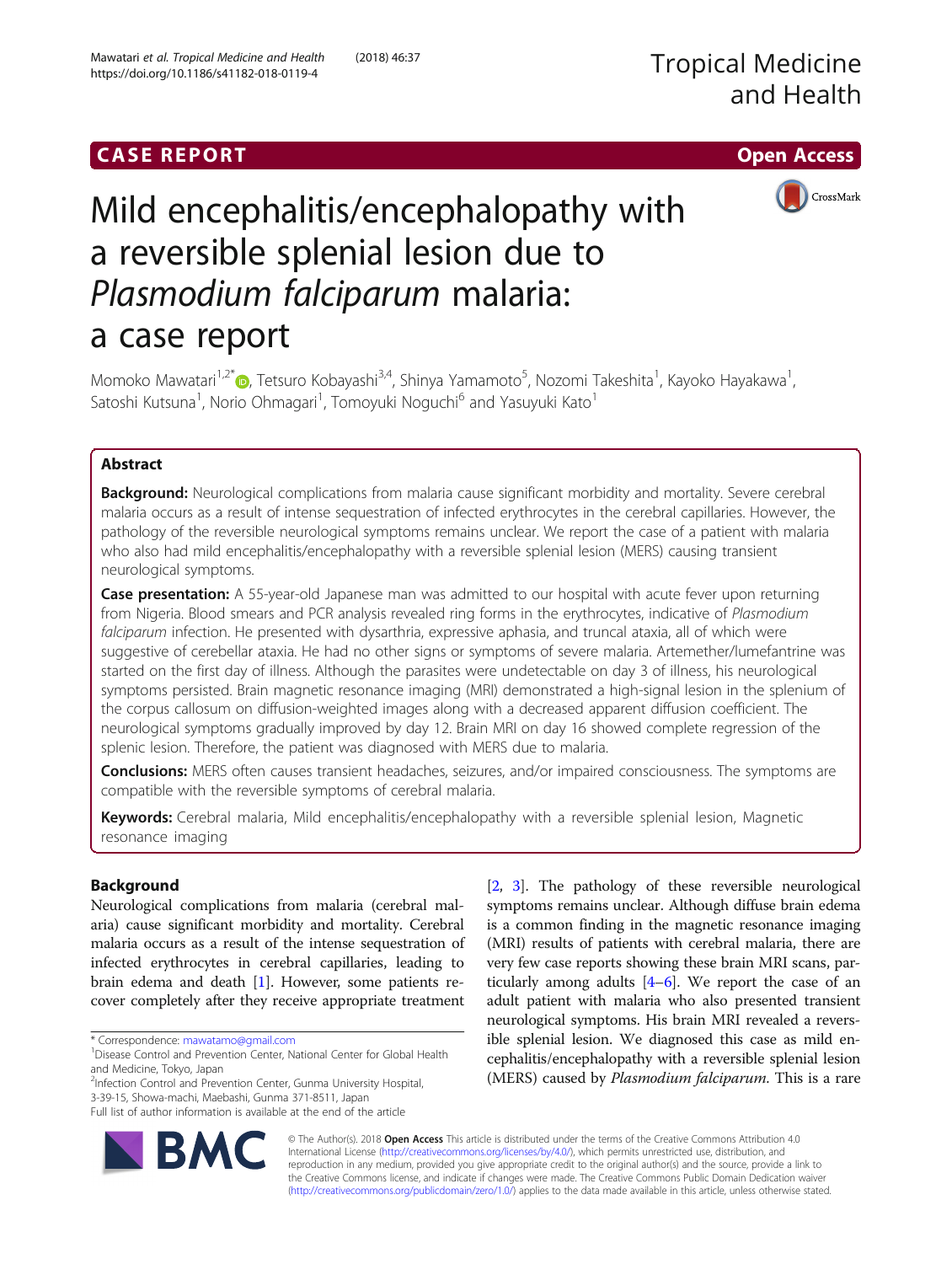case of a patient whose malarial neurological symptoms and the splenial lesion occurred concurrently.

#### Case presentation

A 55-year-old Japanese man who had returned from Nigeria was admitted to our hospital with a persistent high fever for 2 days. Blood smears revealed parasitemia with 0.05% of the erythrocytes containing ring forms (Fig. 1). The polymerase chain reaction (PCR) detected P. falciparum. Upon presentation, he had dysarthria, expressive aphasia, urinary incontinence, and truncal ataxia; symptoms suggestive of cerebellar ataxia. He looked dazed, and he was unable to use appropriate words in conversation. Glasgow Coma Scale score was 13 (E4V4M5). He had no other signs or symptoms of severe malaria. Hematological investigations revealed a white blood cell count of  $5.8 \times 10^3$  cells/ $\mu$ L, hemoglobin level of 18.8 g/dL, hematocrit level of 50.0%, and platelet count of  $54 \times 10^3/\mu L$ . The total bilirubin, aspartate transaminase, alanine transaminase, lactate dehydrogenase, creatine kinase, serum creatinine, and C-reactive protein levels were elevated to 2.1 mg/dL, 407 IU/L, 175 IU/L, 1354 IU/L, 1593 IU/L, 1.54 mg/dL, and 6.56 mg/dL, respectively. A serum test revealed hyponatremia with a sodium level of 123 mEq/L. A computed tomography (CT) scan of the brain did not show any remarkable findings. He had no past medical history, nor had he received any vaccination in the past 5 years. On day 1 of the illness, the patient was started on oral artemether/ lumefantrine treatment 3 times every 8 h at home. Since the medication was past the expiration date, we restarted another course of artemether/lumefantrine upon admission. On day 3 of the illness (day 2 of hospitalization),



the blood smear shows ring forms of Plasmodium falciparum  $(x 1000$ magnification; Giemsa stain)

the parasites were undetectable by a blood test, though the neurological symptoms persisted even after the patient became afebrile on day 4. MRI of the brain demonstrated a high-signal lesion in the splenium of the corpus callosum on diffusion-weighted images with a decreased apparent diffusion coefficient (Figs. [2a](#page-2-0)–[c](#page-2-0)). Analysis of the cerebrospinal fluid upon recovery of the platelet count on day 10 revealed a slightly increased total cell count  $(6.3 \text{ cells/}\mu\text{L})$ , and normal levels of protein and glucose. While renal function recovered by day 7, neurological symptoms gradually improved by day 12, and hyponatremia improved by day 21. Brain MRI on day 16 showed complete regression of the splenic lesion (Fig. [2d](#page-2-0)). The patient was diagnosed with mild encephalitis/encephalopathy with a reversible splenial lesion (MERS) due to malaria.

### Discussion and conclusions

MERS is generally diagnosed based on radiological findings and clinical course of the disease [\[7\]](#page-3-0). The radiological findings are characterized by transient splenial lesions with high-signal intensity on T2-weighted images (T2WIs), fluid-attenuated inversion recovery images (FLAIR), and diffusion-weighted images (DWIs), and hyper-isointense signals on T1-weighted imaging (T1WI) sequences without contrast enhancement [[7,](#page-3-0) [8](#page-3-0)]. The main symptoms of MERS include headaches, seizures, and/or impaired consciousness. Most patients recover within a month [[8](#page-3-0), [9\]](#page-3-0). Viral and bacterial infections, non-infectious diseases, or some medications have been reported to be associated with MERS. In a study of 29 pediatric MERS patients, 16 (55%) had viral diseases, and rotavirus was the most common pathogen [[10\]](#page-3-0). In a study of 29 adult MERS patients, while 14 of them were not diagnosed with any disorder causing MERS, 5 had viral infections, 2 had bacterial infections, 1 had a tick bite, and 7 had other non-infectious causes [[11\]](#page-3-0). Our malarial patient presented with dysarthria, expressive aphasia, urinary incontinence, and truncal ataxia, but did not have brain edema. We considered the potential association of his neurological findings with MERS. The hyponatremia observed in our patient might have contributed to developing MERS, as shown in a previous study [[12\]](#page-3-0), although the splenial lesion had disappeared before recovery of the serum sodium level. The clinical course and radiological findings led to the diagnosis of MERS due to P. falciparum infection.

Based on an extensive search, five falciparum malaria cases were with reversible splenial lesion have been reported [[6,](#page-3-0) [13](#page-3-0)]; four of these were Thai adult cases. All patients were conscious and presented no neurologic abnormalities [[6](#page-3-0)]. MRI examinations revealed that the splenial lesion existed on admission and improved 4 weeks after. The four patients with the splenial lesions had higher hematocrit and lower platelet count than did the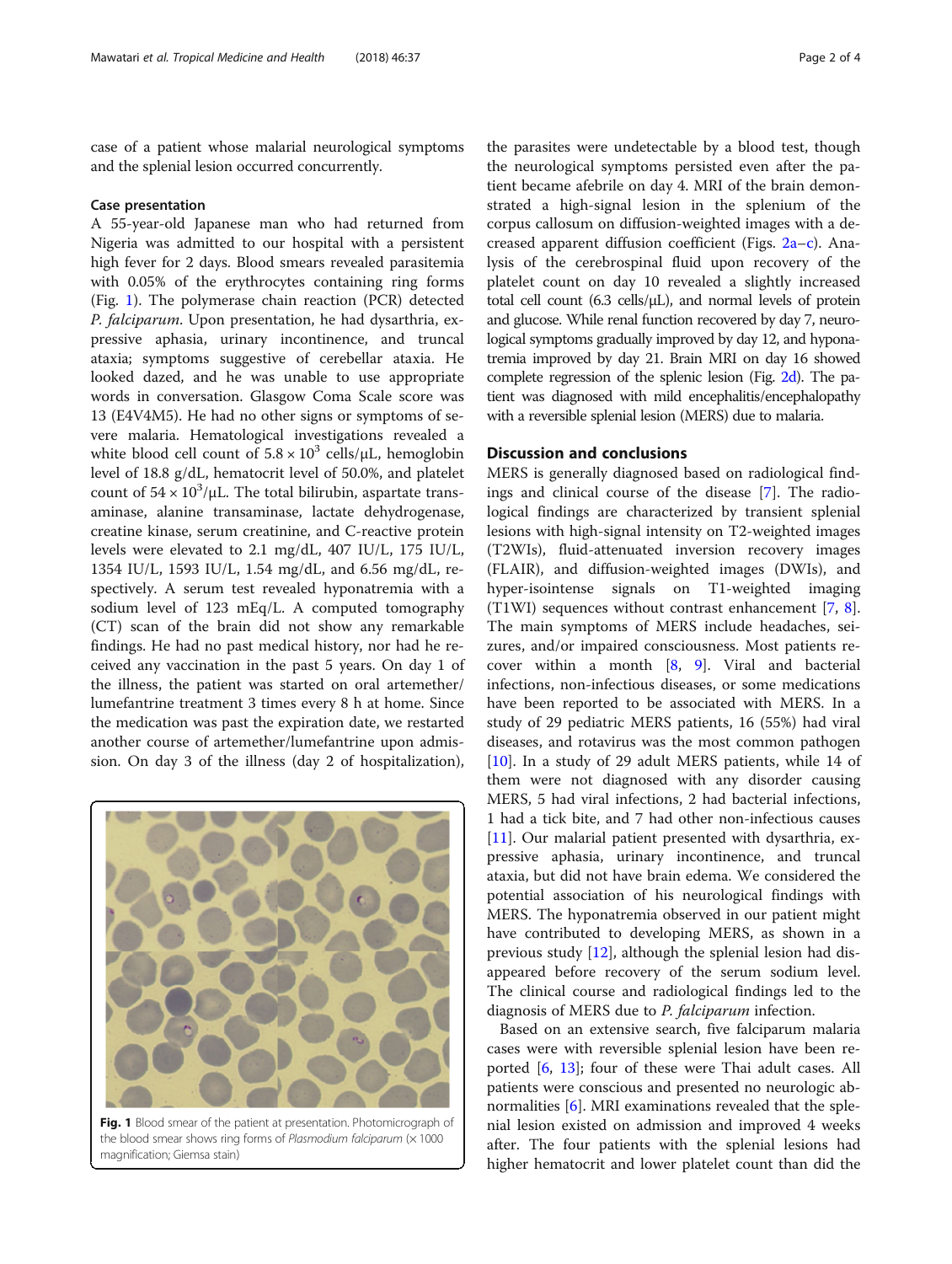<span id="page-2-0"></span>

patients without splenial lesions, and the hematocrit decreased more rapidly in the patients with splenial lesions. The authors mentioned that the appearance of reversible splenial lesion in malaria cases might be associated to hypoxia due to blood viscosity and hemolysis. The present patient also had a high hematocrit (50.0%) and low platelet count on admission. His hematocrit rapidly decreased to 40.0% by day 2. Therefore, high viscosity and acute hemolysis might also have occurred in our patient. Another case presenting with reversible splenial lesion was a Caucasian man living in Congo [[13\]](#page-3-0); he was in a comatose state with a Glasgow Coma Scale score of 5. His first brain MRI on day 17 of illness revealed the splenial lesion. His neurological status did not improve even though his splenial lesion disappeared by day 50. He exhibited hypertension, coronary disease, diabetes, hypercholesterolemia, and nephrolithiasis these comorbidities might have influenced his disease course. The reason the present patient presented a typical transient course of MERS might be that he had no comorbidity. However, it remains unclear whether similar reversible splenial lesions are accompanied by various neurological status in malaria patients.

Our findings suggest that MERS can be one of the clinical manifestations of cerebral malaria. It is, in fact,

consistent with the reversible nature of cerebral malaria and suggests the predominance of the host immune response over the virulence of *P. falciparum* in the pathophysiology of this disease. However, accumulation and careful evaluation of MRI findings from cases of cerebral malaria are needed to confirm this conclusion.

#### Abbreviations

MERS: Mild encephalitis/encephalopathy with a reversible splenial lesion; MRI: Magnetic resonance imaging; PCR: Polymerase chain reaction

#### Acknowledgements

We thank Shigeyuki Kano for performing tests for identification of P. falciparum and taking pictures of the blood smears.

#### Funding

This study was supported in part by research grants from the Emerging/Reemerging Infectious Diseases Project of Japan from the Japan Agency for Medical Research and Development, AMED (18fk0108009h0003) and a grant from Japan's National Center for Global Health and Medicine (grant no. 29-1018).

#### Availability of data and materials

Not applicable.

#### Authors' contributions

MM wrote the initial draft of the manuscript. TK assisted in the preparation of the manuscript. TN interpreted the radiological findings. YK was a major contributor to the critical revision of the article. All other authors have contributed to the data collection, interpretation, and critical review of the manuscript. All authors have approved the final manuscript.